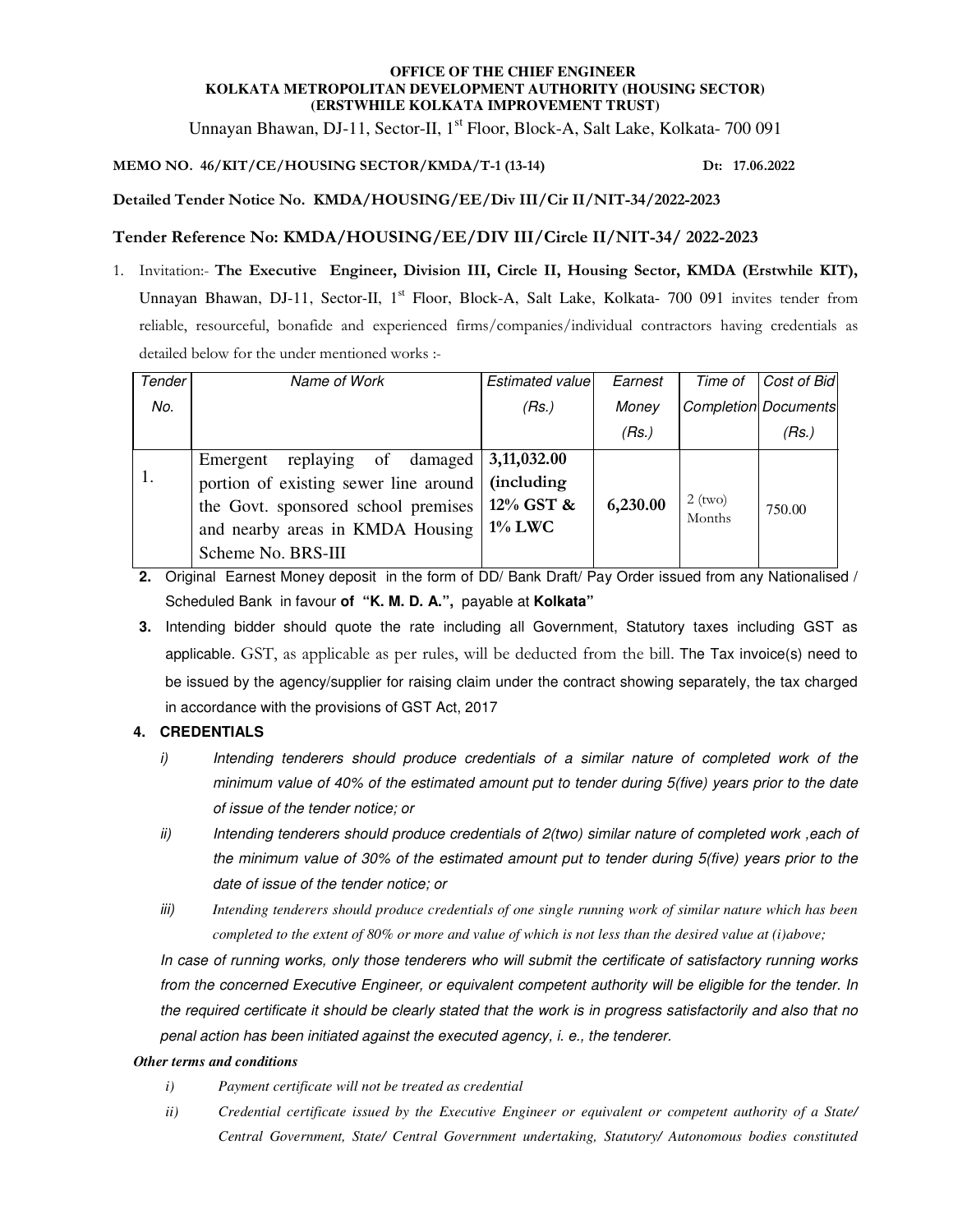*under the Central/ State statute, on the executed value of completed/ running work will be taken as credential.* 

iii) **Earnest Money:-** The tenderer shall have to deposit requisite earnest money along with the tender document in prescribed manner failing which the tender shall be rejected. The balance earnest money if any to fulfill 2(two) percent of the tender value is to be deposited at the time of execution of formal agreement.

#### iv) **Additional Performance Security other than Security Deposit::**

- **1.** If the accepted bid value of the successful Bidder is 80% or less of the Estimated amount put to tender, Additional Performance Security @ 10% of the Tendered Amount shall be submitted in the form of Bank Guarantee of any Scheduled Bank within seven working days from the date of issuance of Letter of Acceptance to ensure the quality and proper execution of the work. The said Bank Guarantee shall have to be valid up to end of the Contract Period and shall be renewed accordingly, if required. If the successful Bidder fails to submit the Additional Performance Security within the Time Period mentioned here, Earnest Money of the Bidder will be forfeited and other necessary actions as per NIT like blacklisting of the contractor, etc, may be taken.
- **2.** The Bank Guarantee shall be returned immediately on successful completion of the Contract. If the bidder (the Contractor) fails to complete the work successfully, the Additional Performance Security shall be forfeited at any time during the pendency of the Contract period.
- **3.** Necessary provisions regarding deduction of Security Deposit from the progressive bills of the Contractor as per relevant clauses of the Contract shall in no way be altered / affected by the provision of this Additional Performance Security.

#### **5. Details Tender Proceedings will as follows :**

|               | Last date of receipt of application (in duplicate) along with  :   On 29.06.2022 upto 01.00 p.m |                                  |
|---------------|-------------------------------------------------------------------------------------------------|----------------------------------|
|               | I.T. P. Tax, credential for tender.                                                             |                                  |
| (2)           | Last Date and time for permission for participating                                             | :   On 29.06.2022 upto 01.30 p.m |
| $\mathcal{E}$ | Last date and time of submitting of tender (T1)                                                 | :   On 30.06.2022 upto 02.00 p.m |
| $\vert$       | Date and time of opening of tender For T1                                                       | On 30.06.2022 at 3.00 p.m        |

Tenders will be opened by t**he Executive Engineer, Div III, Cir II, Housing Sector, KMDA (Erstwhile KIT )** or his authorized representative in presence of tenderer or their authorized representatives who may like to be present.

#### **5. a) List of common documents shall have to be by each tenderer at the time of submission of last date of receiving tender.**

- i. Income Tax Return ( For last 3yrs )
- ii. Audited Balance Sheet ( For last 3yrs)
- iii. Pan Card.
- iv. Professional Tax clearance certificate.
- v. Valid 15 digit Goods and Services Taxpayer Identification Number (GSTIN) under GST Act, 2017 & Latest Vat return Trade License.
- vi. Technical Credential.
- vii. Work Order for the work in technical credential.
- viii. One affidavit before notary will have to submitted mentioning the correctness of the documents and a declaration of penalty debarment etc. faced by him under Govt. / Semi Govt./ Autonomous in hard copy along with the application

**The tender inviting authority reserves the right to accept or reject any or all the tenders without assigning any reason what so ever.** 

 . Executive Engineer, Div III, Cir II HOUSING SECTOR, K.M.D.A.